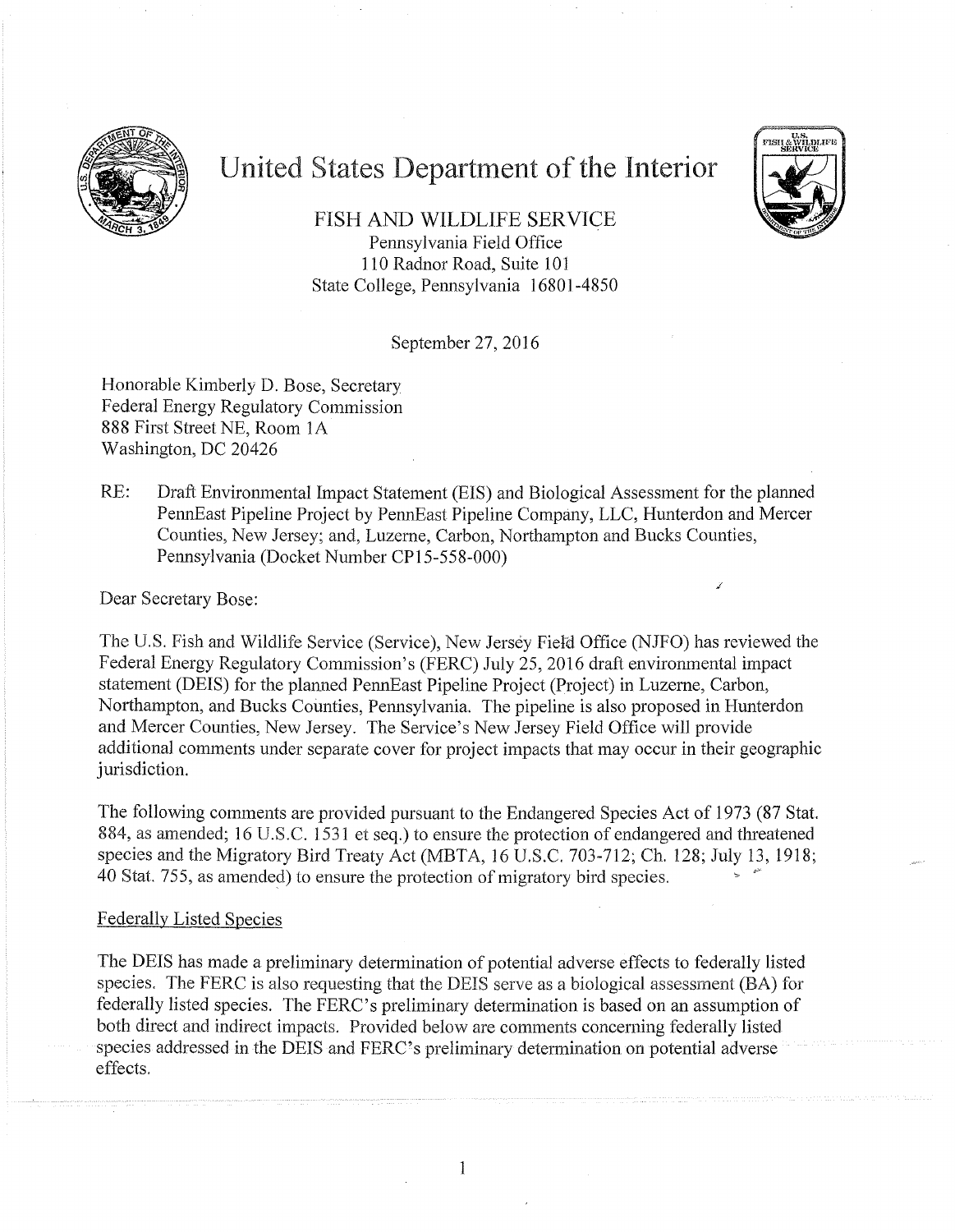#### Bog Turtle

As outlined in the DEIS, PennEast committed to conduct Phase 1 surveys for bog turtles within all delineated wetlands within the 400-foot survey corridor around the Project, then conduct a Phase 2 survey in any wetland that was identified as potential bog turtle habitat during the Phase I surveys (as outlined in the FWS Bog Turtle Recovery Plan). A qualified bog turtle surveyor conducted Phase 1 surveys within all delineated wetlands within Pennsylvania where landowner/manager access was granted. In those accessible areas, Phase 2 surveys are currently ongoing in wetlands identified as potential bog turtle habitats. While potential bog turtle habitat exists along the Project area, as yet, no bog turtles have been identified during these surveys.

Additional Phase 1 surveys were conducted by a qualified surveyor hired by a third party, where access was not permitted to PennEast. Some of these wetlands were identified as having potential bog turtle habitat. PennEast/FERC will either need to conduct Phase 2 surveys at the wetlands identified as having potential bog turtle habitat; assume presence of the bog turtle in these wetlands and avoid impacts; or assume presence in these wetlands and if impacts cannot be avoided, start the formal consultation process with the Service by submitting a Biological Assessment (see attachment Take (S9) and Take Authorization (S7) - Federal Nexus).

The currently proposed right-of-way is going through a known bog turtle wetland in Carbon County, Pennsylvania. If this proposed right-of-way is finalized, either FERC will need to formally consult with the Service to ensure that project actions do not jeopardize the continued existence of the species, or PennEast will need to demonstrate how they will avoid impacts to this known occupied wetland.  $\mathbb{R}^2$ 

Consultation on this portion of the line is still on-going and further survey information for other areas of the line is anticipated before final determinations are made. For sites in which PennEast cannot obtain access, they can either assume presence of bog turtles and implement avoidance measures, or complete surveys to provide further information about these parcels.

The DEIS summarizes potential effects to the bog turtles if bog turtles occurs within the action area and notes that a bog turtle plan should be developed with the Service. The Service will work with PennEast to develop a Bog Turtle Plan that will minimize and avoid impacts to this species.

#### Indiana Bat

The Project is within the range of the federally listed endangered Indiana bat *(Myotis sodalis).*  Between April and September, Indiana bats inhabit floodplain, riparian, and upland forests, roosting under loose tree bark during the day, and foraging for flying insects in and around the tree canopy at night. Prior to hibernation, Indiana bats engage in fall swarming activity and may forage and roost within 10 miles from a hibernaculum. Indiana bats may forage and roost within the action area during the spring, summer, and fall (April I to September 30).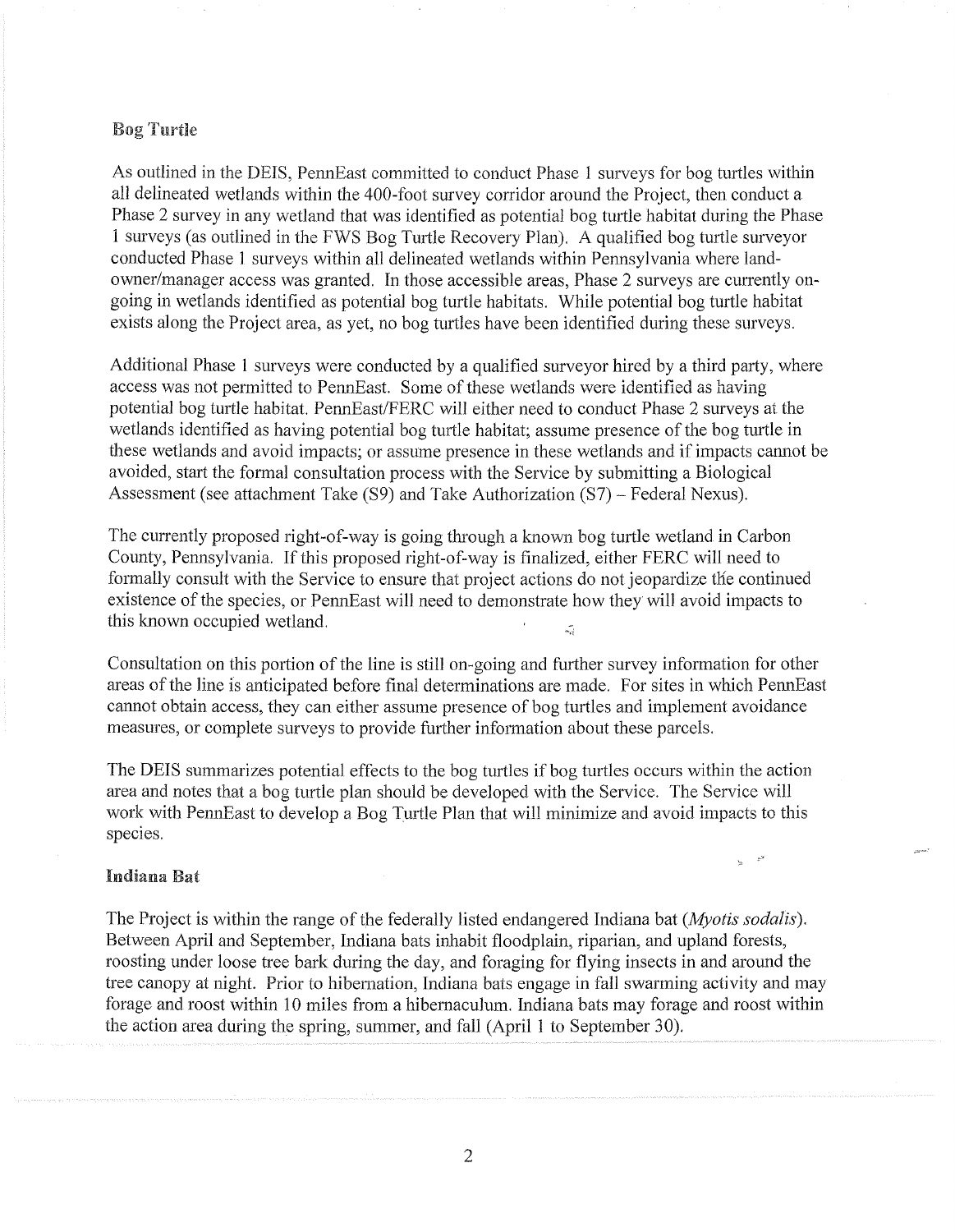The DEIS briefly describes a mist net survey that was completed in August 2015. The mist net survey was completed in portions of the action area. No Indiana bats were captured. The DEIS also states that two sites in Pennsylvania could not be surveyed due to lack of property access.

The DEIS mentions a 0.25 mile buffer around hibemacula, it should be noted that the regulatory significance of this buffer is specific to northern long-eared bats and does not apply to Indiana bats.

After reviewing the DEIS, the Service is unable to make effects determination conclusions for Indiana bat because information we have is not complete. Without survey information from all sites in Pennsylvania, the Service cannot assess the overall effects of the Project on the Indiana bat. Therefore, the Company can either assume presence of this species on land parcels they are unable to access and implement avoidance measures, or complete surveys to provide further information about these parcels.

## **Northern long-eared bat**

The Project is within the range of the federally listed threatened northern long-eared bat *(Myotis septentrionalis)* (NLEB). Similar to the Indiana bat, NLEBs roost singly or in colonies underneath bark, in cavities, or in crevices of both live and dead trees. Maternity oolonies generally consist of 30 to 60 females and young. Males and non-reproductive females may occur within the breeding and foraging range of maternity colonies, but some individuals are solitary in the summer and may roost in cooler places such as caves and monders. Roosting NLEBs have also been observed in man-made structures, such as buildings, barns, sheds, cabins, under eaves of buildings, and in bat houses.

A total of 20 NLEBs were captured during summer surveys in 2015. Similar to the Indiana bat, no specific details on the survey results are provided in the DEIS and additional information is still being sought about summer and winter habitat for this species. For instance, PennEast should not only be avoiding northern long-eared bat hibernacula by 0.25 miles, but avoiding subsurface impacts to known hibemacula, even if the impacts occur outside of the 0.25 mile surface radius.

As discussed in the DEIS, the project would be located within 0.25 mile of three known NLEB hibernacula (i.e., Durham Cave 1 and Durham Cave 2, and Tunnel 34). The Service has provided additional mine map data to PennEast in order for them to determine the subsurface extent of their impacts to these hibernacula.

Finally, the Service understands that FERC has determined that the Project may affect the NLEB. However, the Service is unaware if FERC plans to rely upon the findings of the Service's Section 7 programmatic biological opinion for the NLEB 4(d) rule. The Service requests FERC to clarify with the Service if the Service's biological opinion for the NLEB 4(d) rule will be used for impacts to forested habitat surrounding these hibernacula. Regardless of the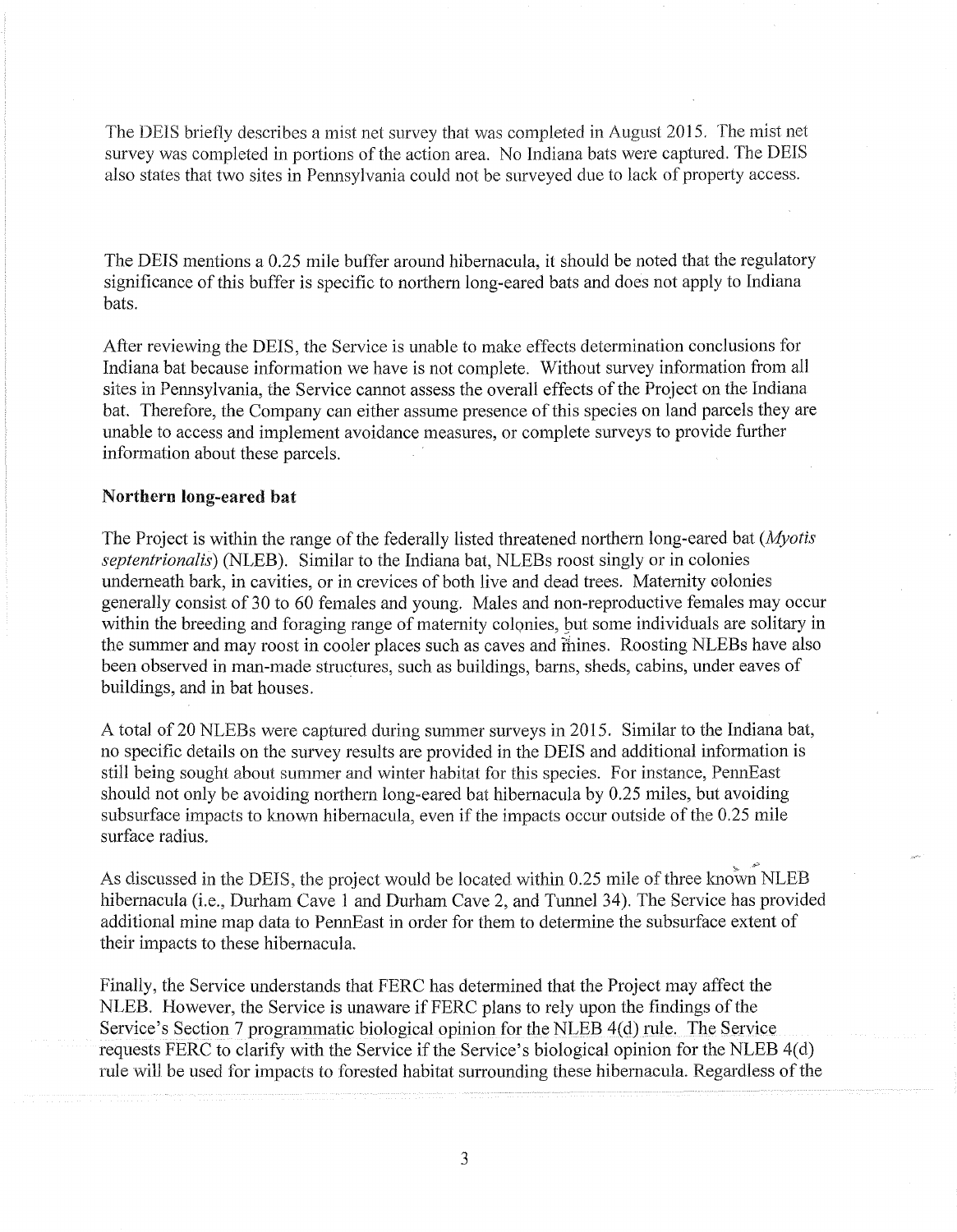4(d) rule, FERC may need to enter into formal consultation with the Service if impacts to the hibernacula cannot be avoided.

# **Northeastern bulrush**

The project is within the known range of the northeastern bulrush *(Scirpus ancistrochaetus),* a federally listed, endangered plant. Potential habitat for this species could be affected if the project will directly or indirectly affect wetlands. The northeastern bulrush is typically found in ponds, wet depressions, shallow sinkholes, vernal pools, small emergent wetlands, or beaverinfluenced wetlands. These wetlands are often located in forested areas and characterized by seasonally variable water levels.

The DEIS discussed that PennEast conducted surveys for the northeastern bulrush within all accessible wetlands in the Pennsylvania portion of the Project area (i.e., within the range of this species) that were delineated as of 2015 (wetland delineation surveys are approximately 79 percent complete in Pennsylvania). Eight additional wetlands delineated near MP 26.9 will be surveyed by PennEast in 2016. No northeastern bulrush were identified during the 2015 surveys; however, we await survey results for the remaining wetlands, as there may be undocumented occurrences of this species within the unsurveyed areas.

Further the DEIS discussed that PennEast should file with the Secretary the results of additional surveys to determine potential presence of northeastern bulrush. If the northeastern bulrush is identified within the proposed construction work area, PennEast should identify the specific measures that it would use to avoid impacts within 300 feet of wetlands or 150 feet of waterways where the species is found. PennEast should also provide documentation of the consultation with the Service. If PennEast is unable to adhere to its proposed 300-foot no disturbance buffer around wetlands and 150-foot no disturbance buffer around any waterways that support the northeastern bulrush, then the affected wetland should be crossed via a HDD method. The Service would like to see an Inadvertent Return (JR) Contingency Plan develop for any such HDD prior to making effects determination conclusions.

## Assessment of Risks to Migratory Birds

The Service is the principal Federal agency charged with protecting and enhancing populations and habitat of migratory bird species. The Migratory Bird Treaty Act (MBTA) prohtbits the taking, killing, possession, transportation, and importation of migratory birds, their eggs, parts, and nests, except when specifically authorized by the Department of the Interior. While the MBTA has no provision for authorizing incidental take, the Service recognizes that some birds may be killed even if all reasonable measures to avoid take are implemented.

On March 30, 2011, the Service and the Commission entered into a Memorandum of Understanding between the FERC and Service regarding Implementation of Executive Order 13186, "Responsibilities of Federal Agencies to Protect Migratory Birds" (MOU). The MOU outlines a collaborative approach to promoting the conservation of migratory bird populations and furthering implementation of the migratory bird conventions, the MBTA, and the BGEPA.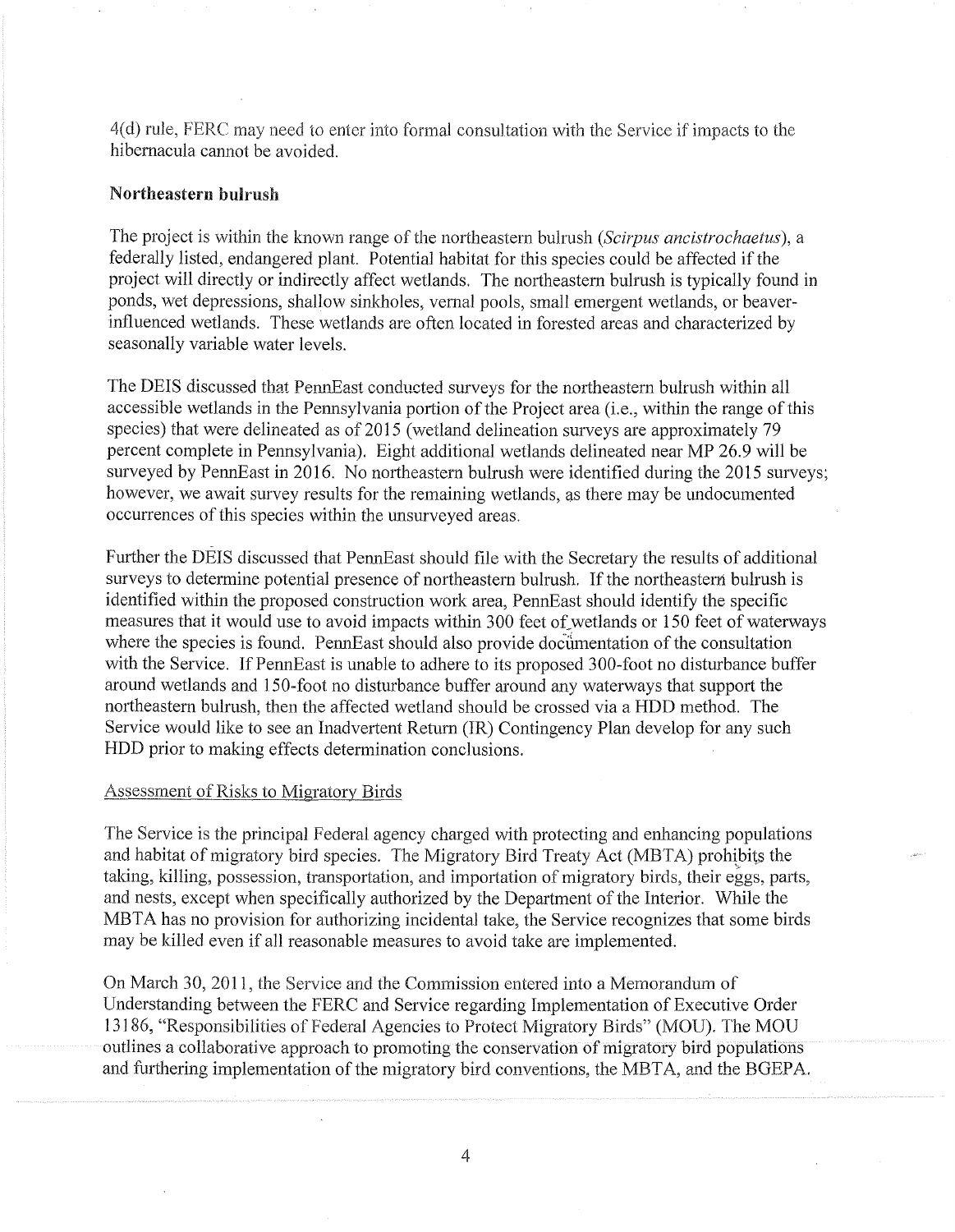As discussed in the DEIS, there will be approximately 633 acres of forest impacts in both Pennsylvania and New Jersey. There will be 138.5 acres of interior forest impacts in Important Bird Areas (IBAs) just in Pennsylvania. To help reduce impacts PennEast is proposing a time of year restriction on clearing between November 1 and March 31. In addition to this clearing restriction, the Service recommends to:

- 1) Looks for alternatives to crossing these interior forested area ( *eg:* reroute, or Horizontal Directional Drill, etc.).
- 2) *Significantly* neck down or reduce the right-of-way width in these interior forested areas.
- 3) Hold a specific meeting with the Service (PA and NJ Field Offices) to discuss MBTA and develop of a Migratory Bird Conservation Plan.

Additionally, bald eagles *(Haliaeetus leucocephalus)* could be within the project area. However at this time, we are only aware of four nests and the closest is within 3,170 feet of the project area. However, since this project is crossing major river systems, you should always be aware that bald eagle nests could appear as PennEast is moving through their construction schedule. Consequently, if an eagle nest is discovered, we recommend that you evaluate the project type, size, location and layout in light of the National Bald Eagle Management Guidelines to determine whether or not bald eagles might be disturbed as a direct or indirect result of this project. If it appears that disturbance may occur, we recommend that you consider modifying your project consistent with the Guidelines. These guidelines, as well as additional eagle information, are available at http://www.fws.gov/northeast/EcologicalServices/eagle.html. To assist you in making a decision regarding impacts to bald eagles, a screening form can be found at http://www.fws.gov/northeast/pafo/bald\_eagle.html.

If you have additional questions regarding eagle permits, please contact Valerie Slocumb at valerie  $slocumb@fws.gov$ .

*To avoid potential delays in reviewing your project, please use the above-referenced USFWS project tracking number in any future correspondence regarding this project.* 

If you have any questions regarding this project or our comments, please contact Pamela Shellenberger of my staff at 814-234-4090.

Sincerely,

5m3. Fattanzi Lora Z. Lattanzi

Field Office Supervisor

cc: NJFO- Steve Mars

Enclosure: Take (S9) and Take Authorization (S7) - Federal Nexus